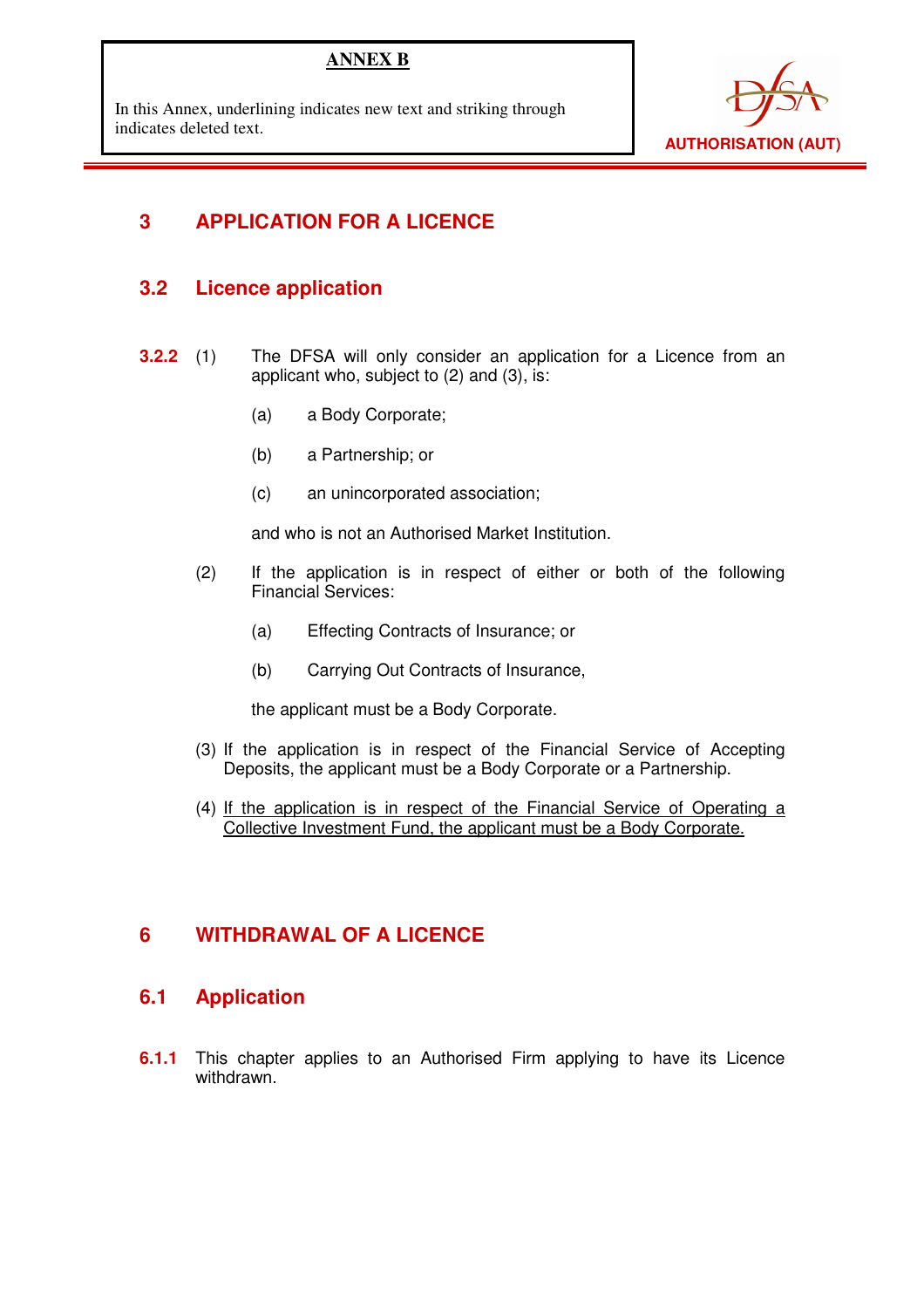

## **6.2 Withdrawal of a licence at an Authorised Firm's request**

- **6.2.1** An Authorised Firm seeking to have its Licence withdrawn must submit a request in writing stating:
	- (a) the reasons for the request;
	- (b) that it has ceased or will cease to carry on Financial Services in or from the DIFC;
	- (c) the date on which it ceased or will cease to carry on Financial Services in or from the DIFC; and
	- (d) that it has discharged, or will discharge, all obligations owed to its customers in respect of whom the Authorised Firm has carried on, or will cease to carry on, Financial Services in or from the DIFC.
	- (e) if it is providing Trust Services, that it has made appropriate arrangements for the transfer of business to a new trust service provider and the appointment, where necessary, of new trustees.

### **Guidance**

8. Where an Operator makes a request under Rule 6.2.1, an Operator will need to satisfy the DFSA that it has made appropriate arrangements in accordance with the requirements under the Collective Investment Law 2006 and the Rules in CIR with respect to the continuing operation of the Fund for which it is the Operator.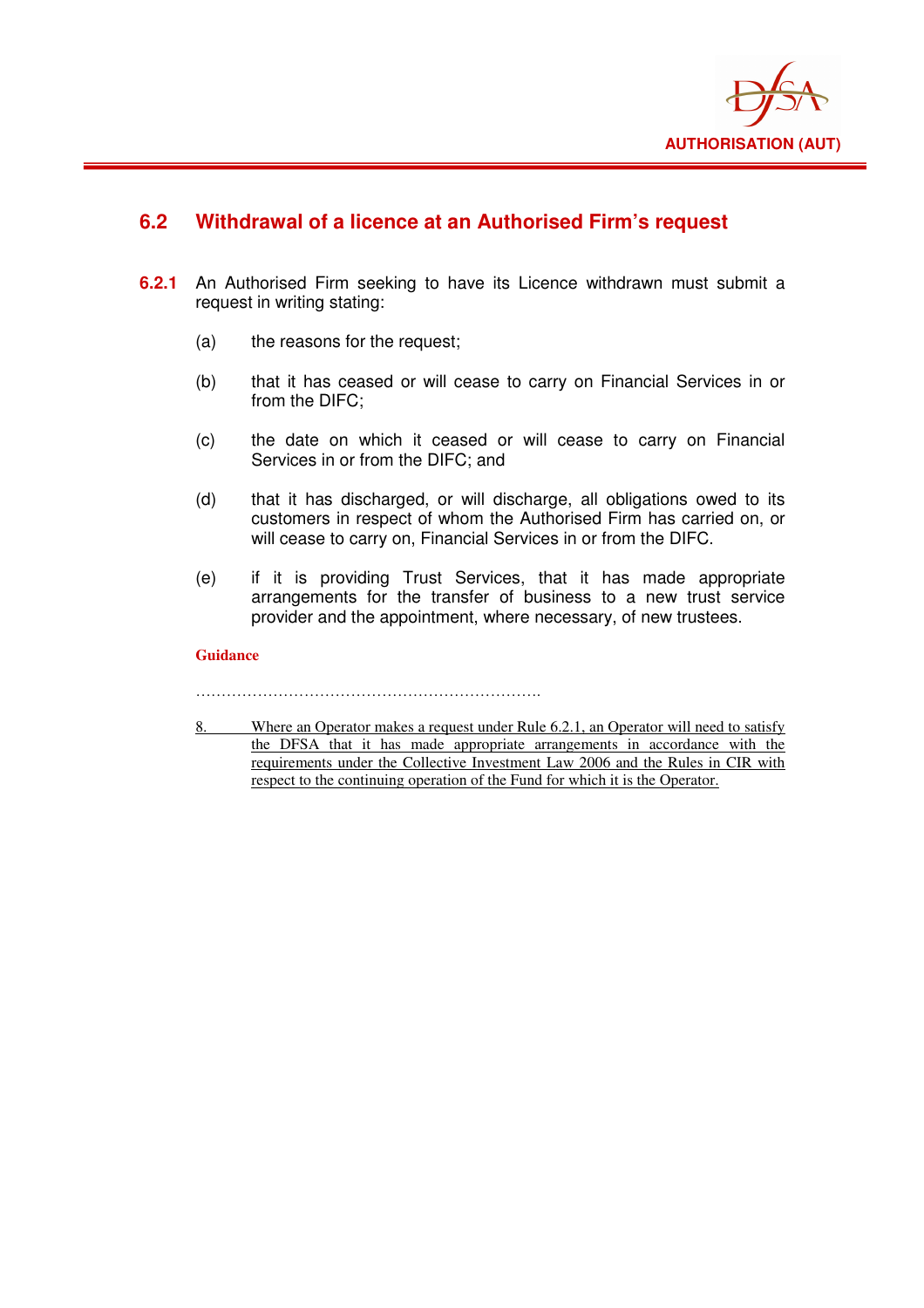

## **10 LICENSED FUNCTIONS**

## **10.2 Functions**

**10.2.2** Licensed Functions:

### **Responsible officer**

- (i) The Responsible Officer function is carried out by an individual who:
	- (i) has significant responsibility for the management of one or more aspects of an Authorised Firm's affairs;
	- $(ii)$  exercises a significant influence on the firm as a result of  $(a)$ ; and
	- (iii) is not an Employee of the Authorised Firm.

#### **Guidance**

- 1. The Licensed Function of Responsible Officer applies to an individual employed by a Controller or other Group company who is not an Employee of the Authorised Firm, but who has significant responsibility for, or for exercising a significant influence on, the management of one or more aspects of the Authorised Firm's business.
- 2. Examples of a Responsible Officer might include an individual responsible for the overall strategic direction of an Authorised Firm or a regional manager to whom a Senior Executive Officer reports and from whom he takes direction.
- 3. The DFSA would expect the Operator of a Fund to appoint at least one individual other than the Senior Executive Officer to carry out Senior Manager functions in relation to the Fund such as managing operational risk and other internal controls